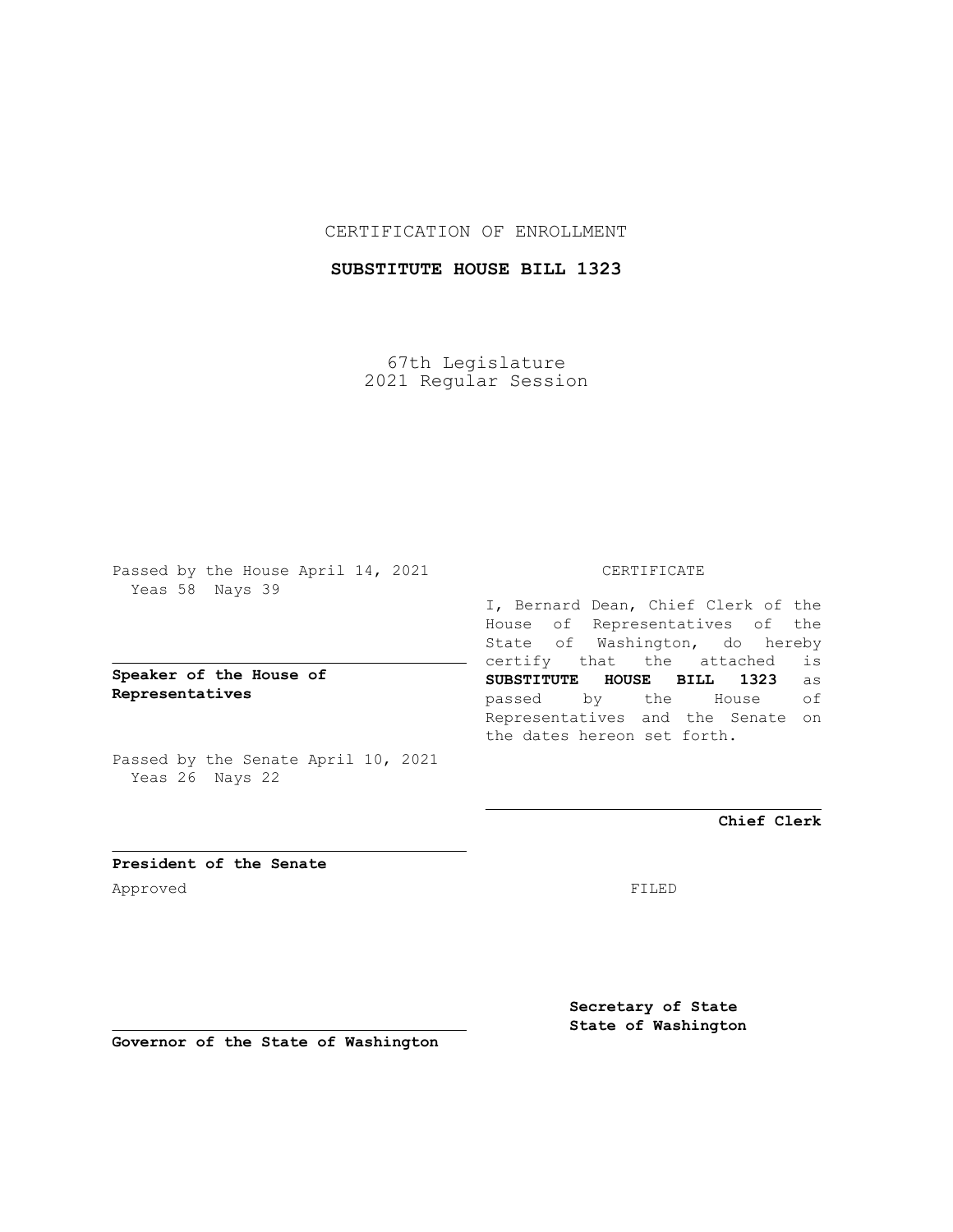#### **SUBSTITUTE HOUSE BILL 1323**

AS AMENDED BY THE SENATE

Passed Legislature - 2021 Regular Session

# **State of Washington 67th Legislature 2021 Regular Session**

**By** House Health Care & Wellness (originally sponsored by Representatives Tharinger, Macri, Simmons, Fitzgibbon, Cody, Hackney, Santos, Ortiz-Self, Lekanoff, and Pollet)

READ FIRST TIME 02/12/21.

 AN ACT Relating to the long-term services and supports trust program; amending RCW 50B.04.010, 50B.04.020, 50B.04.030, 50B.04.050, 50B.04.085, and 50B.04.090; and adding a new section to chapter 50B.04 RCW.4

5 BE IT ENACTED BY THE LEGISLATURE OF THE STATE OF WASHINGTON:

6 **Sec. 1.** RCW 50B.04.010 and 2020 c 98 s 1 are each amended to 7 read as follows: 8 The definitions in this section apply throughout this chapter 9 unless the context clearly requires otherwise. 10 (1) "Account" means the long-term services and supports trust 11 account created in RCW 50B.04.100. 12 (2) "Approved service" means long-term services and supports 13 including, but not limited to: 14 (a) Adult day services; 15 (b) Care transition coordination; 16 (c) Memory care; 17 (d) Adaptive equipment and technology; 18 (e) Environmental modification; 19 (f) Personal emergency response system; 20 (g) Home safety evaluation;

21 (h) Respite for family caregivers;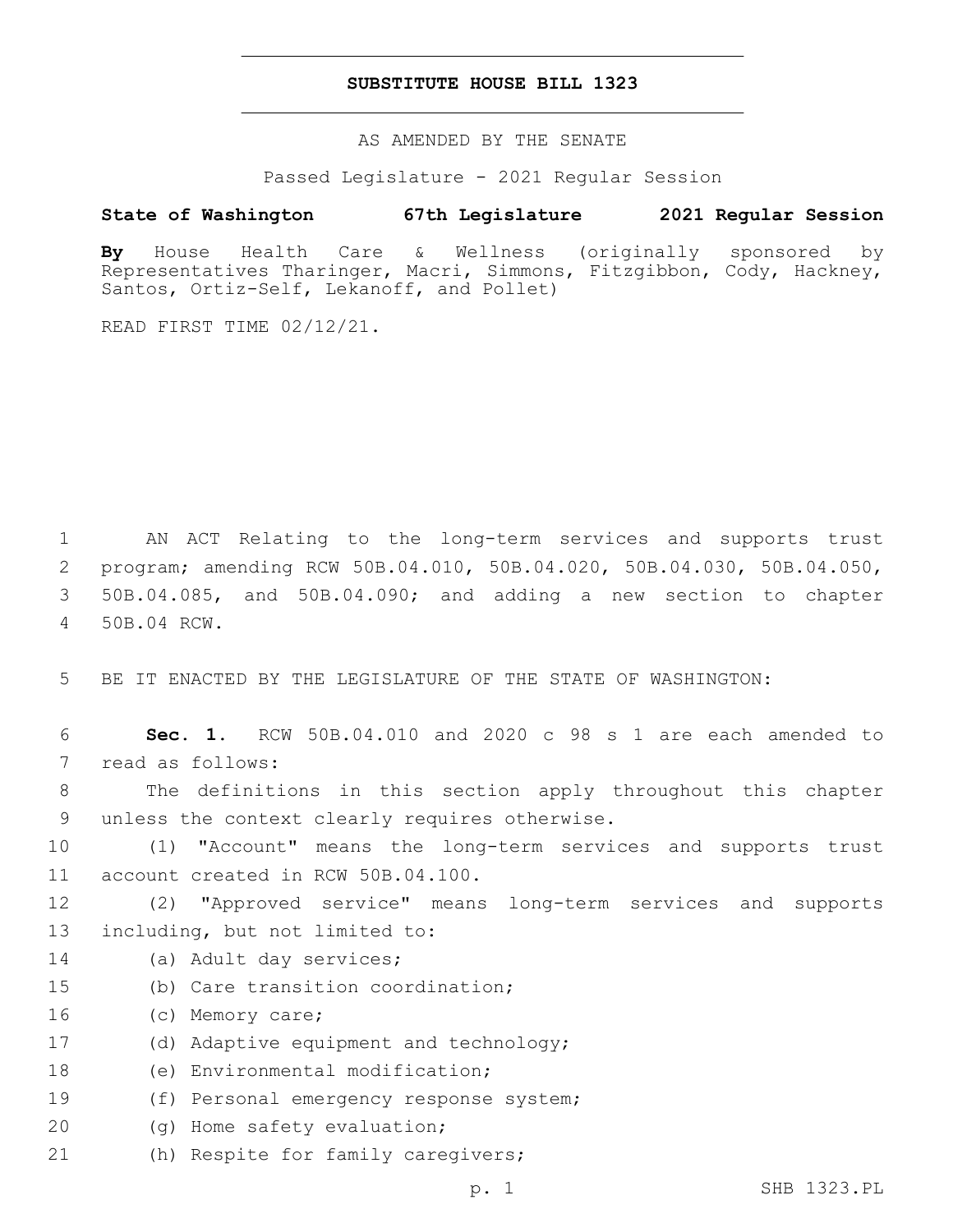- (i) Home delivered meals;1
- (j) Transportation;2
- (k) Dementia supports;3
- (l) Education and consultation;4
- 5 (m) Eligible relative care;
- (n) Professional services;6

 (o) Services that assist paid and unpaid family members caring for eligible individuals, including training for individuals providing care who are not otherwise employed as long-term care 10 workers under RCW 74.39A.074;

- 11 (p) In-home personal care;
- 12 (q) Assisted living services;
- 13 (r) Adult family home services; and
- 14 (s) Nursing home services.

 (3) "Benefit unit" means up to one hundred dollars paid by the department of social and health services to a long-term services and supports provider as reimbursement for approved services provided to an eligible beneficiary on a specific date. The benefit unit must be adjusted annually at a rate no greater than the Washington state consumer price index, as determined solely by the council. Any changes adopted by the council shall be subject to revision by the 22 legislature.

23 (4) "Commission" means the long-term services and supports trust 24 commission established in RCW 50B.04.030.

25 (5) "Council" means the long-term services and supports trust 26 council established in RCW 50B.04.040.

27 (6) "Eligible beneficiary" means a qualified individual who is 28 age eighteen or older, residing in the state of Washington, ((was not 29 disabled before the age of eighteen,)) has been determined to meet 30 the minimum level of assistance with activities of daily living 31 necessary to receive benefits through the trust program, as 32 established in this chapter, and  $((\text{wh}\Theta))$  has not exhausted the 33 lifetime limit of benefit units.

34 (7) "Employee" has the meaning provided in RCW 50A.05.010.

35 (8) "Employer" has the meaning provided in RCW 50A.05.010.

36 (9) "Employment" has the meaning provided in RCW 50A.05.010.

37 (10) "Exempt employee" means a person who has been granted a 38 premium assessment exemption by the employment security department.

39 (11) "Long-term services and supports provider" means an entity 40 that meets the qualifications applicable in law to the approved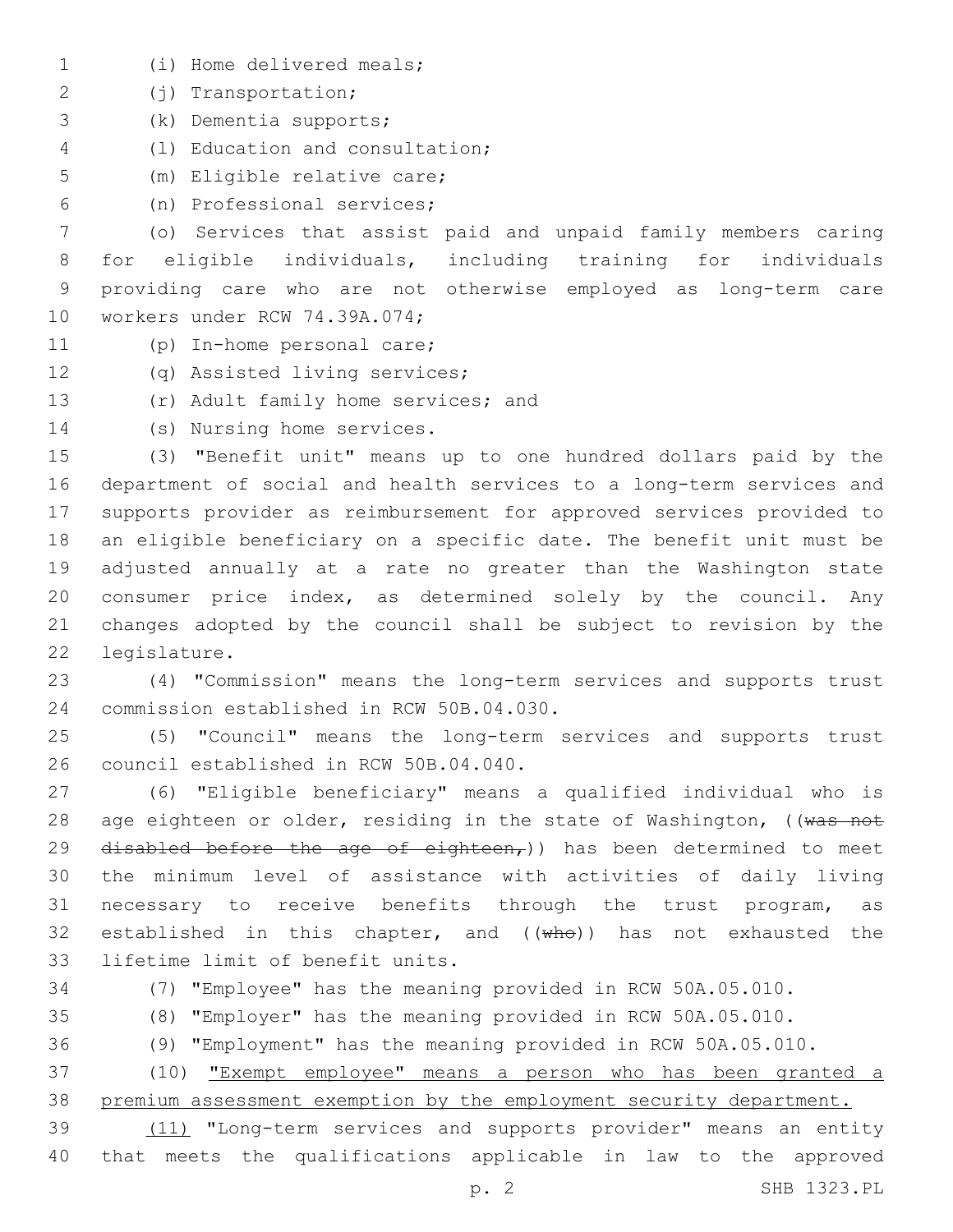service they provide, including a qualified or certified home care aide, licensed assisted living facility, licensed adult family home, licensed nursing home, licensed in-home services agency, adult day services program, vendor, instructor, qualified family member, or other entities as registered by the department of social and health services.6

7 (((41))) (12) "Premium" or "premiums" means the payments required 8 by RCW 50B.04.080 and paid to the employment security department for 9 deposit in the account created in RCW 50B.04.100.

10 (((12))) (13) "Program" means the long-term services and supports 11 trust program established in this chapter.

12 (((13))) (14) "Qualified family member" means a relative of an 13 eligible beneficiary qualified to meet requirements established in 14 state law for the approved service they provide that would be 15 required of any other long-term services and supports provider to 16 receive payments from the state.

17 (((14))) (15) "Qualified individual" means an individual who 18 meets the duration of payment requirements, as established in this 19 chapter.

20 (((15))) (16) "State actuary" means the office of the state 21 actuary created in RCW 44.44.010.

 ( $(\overline{+16})$ )  $(17)$  "Wage or wages" means all remuneration paid by an employer to an employee. Remuneration has the meaning provided in RCW 50A.05.010. All wages are subject to a premium assessment and not limited by the commissioner of the employment security department, as provided under RCW 50A.10.030(4).26

27 ((417) "Exempt employee" means a person who has been granted a 28 premium assessment exemption by the employment security department.))

29 **Sec. 2.** RCW 50B.04.020 and 2020 c 98 s 2 are each amended to 30 read as follows:

 (1) The health care authority, the department of social and health services, the office of the state actuary, and the employment security department each have distinct responsibilities in the implementation and administration of the program. In the performance of their activities, they shall actively collaborate to realize program efficiencies and provide persons served by the program with a 37 well-coordinated experience.

38 (2) The health care authority shall: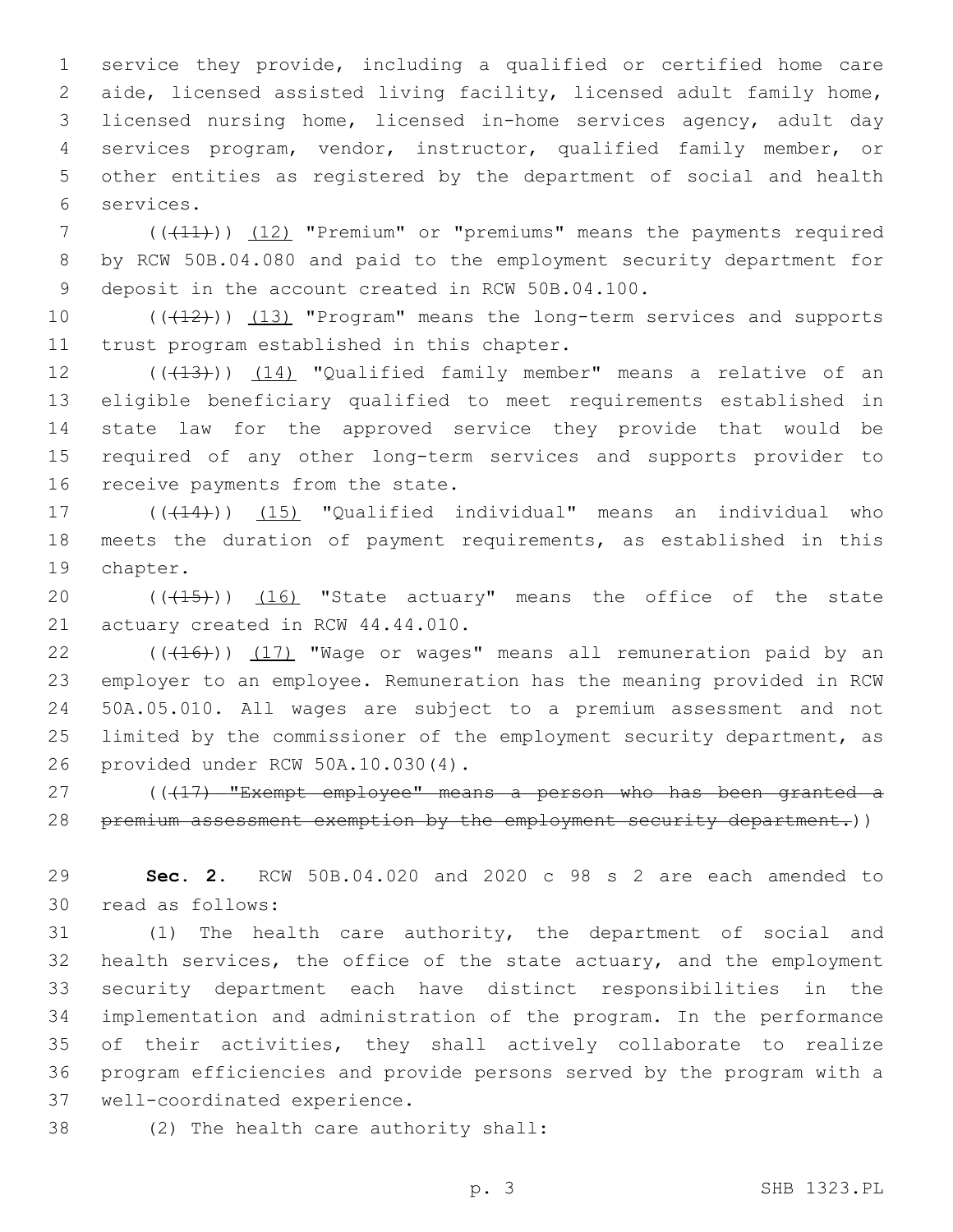(a) Track the use of lifetime benefit units to verify the individual's status as an eligible beneficiary as determined by the 3 department of social and health services;

 (b) Ensure approved services are provided through audits or service verification processes within the service provider payment system for registered long-term services and supports providers and 7 recoup any inappropriate payments;

 (c) Establish criteria for the payment of benefits to registered 9 long-term services and supports providers under RCW 50B.04.070;

 (d) Establish rules and procedures for benefit coordination when the eligible beneficiary is also funded for medicaid and other long-12 term services and supports, including medicare, coverage through the department of labor and industries, and private long-term care 14 coverage; and

 (e) Adopt rules and procedures necessary to implement and administer the activities specified in this section related to the 17 program.

(3) The department of social and health services shall:

 (a) Make determinations regarding an individual's status as an 20 eligible beneficiary under RCW 50B.04.060;

 (b) Approve long-term services and supports eligible for payment 22 as approved services under the program, as informed by the 23 commission;

 (c) Register long-term services and supports providers that meet 25 minimum qualifications;

 (d) Discontinue the registration of long-term services and supports providers that: (i) Fail to meet the minimum qualifications applicable in law to the approved service that they provide; or (ii) 29 violate the operational standards of the program;

 (e) Disburse payments of benefits to registered long-term services and supports providers, utilizing and leveraging existing payment systems for the provision of approved services to eligible 33 beneficiaries under RCW 50B.04.070;

 (f) Prepare and distribute written or electronic materials to qualified individuals, eligible beneficiaries, and the public as deemed necessary by the commission to inform them of program design 37 and updates;

 (g) Provide customer service and address questions and complaints, including referring individuals to other appropriate 40 agencies;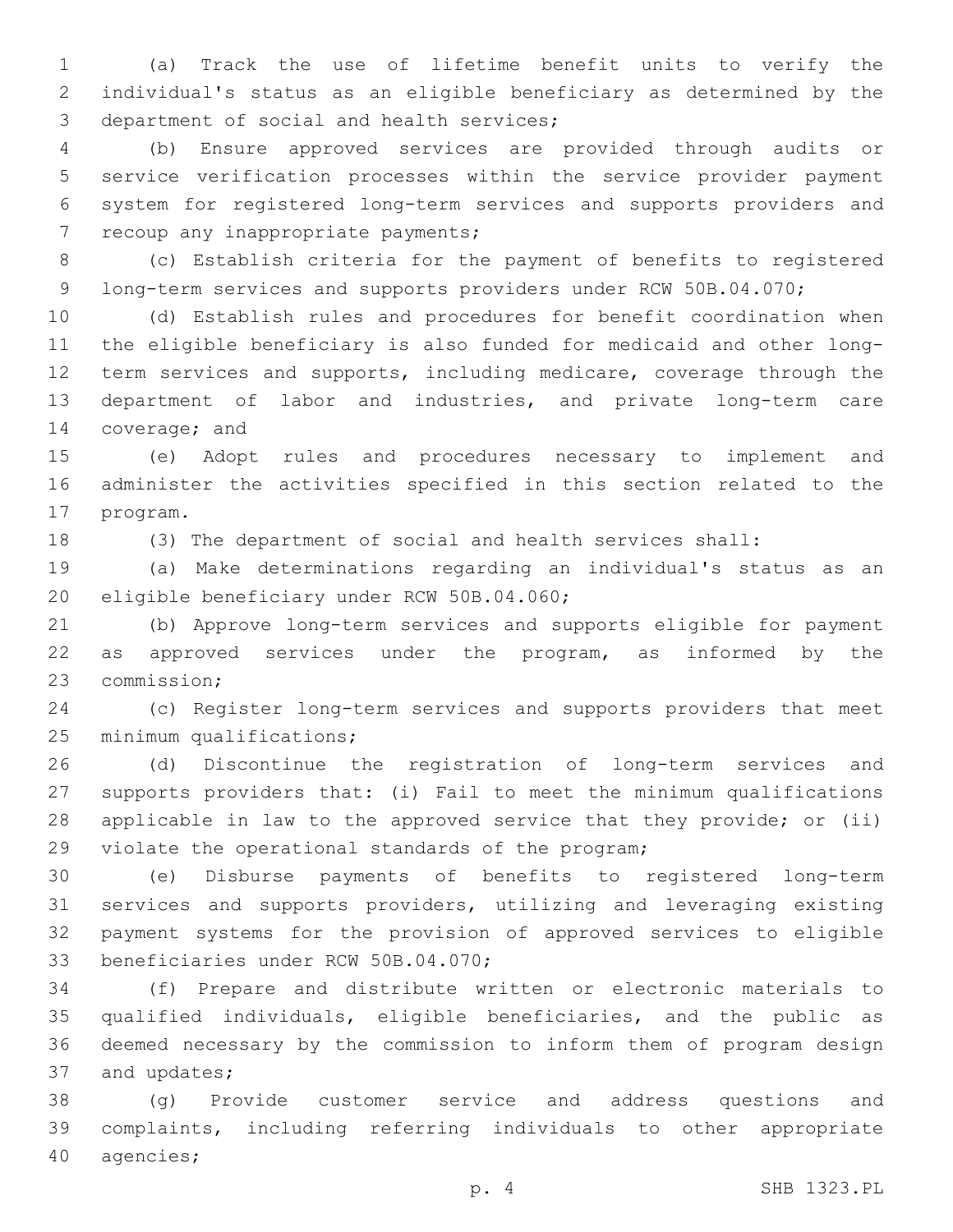(h) Provide administrative and operational support to the 2 commission;

 (i) Track data useful in monitoring and informing the program, as 4 identified by the commission; and

 (j) Adopt rules and procedures necessary to implement and administer the activities specified in this section related to the 7 program.

(4) The employment security department shall:8

 (a) Collect and assess employee premiums as provided in RCW 10 50B.04.080;

 (b) Assist the commission, council, and state actuary in monitoring the solvency and financial status of the program;

 (c) Perform investigations to determine the compliance of premium payments in RCW 50B.04.080 and 50B.04.090 in coordination with the 15 same activities conducted under the family and medical leave act, 16 Title 50A RCW, to the extent possible;

 (d) Make determinations regarding an individual's status as a 18 qualified individual under RCW 50B.04.050; and

 (e) Adopt rules and procedures necessary to implement and administer the activities specified in this section related to the 21 program.

(5) The office of the state actuary shall:22

 (a) Beginning January 1, 2024, and biennially thereafter, perform an actuarial audit and valuation of the long-term services and supports trust fund. Additional or more frequent actuarial audits and valuations may be performed at the request of the council;

 (b) Make recommendations to the council and the legislature on actions necessary to maintain trust solvency. The recommendations must include options to redesign or reduce benefit units, approved services, or both, to prevent or eliminate any unfunded actuarially accrued liability in the trust or to maintain solvency; and

 (c) Select and contract for such actuarial, research, technical, and other consultants as the actuary deems necessary to perform its 34 duties under chapter 363, Laws of 2019.

 (6) By October 1, 2021, the employment security department and the department of social and health services shall jointly conduct outreach to provide employers with educational materials to ensure employees are aware of the program and that the premium assessments 39 will begin on January 1, 2022. In conducting the outreach, the employment security department and the department of social and

p. 5 SHB 1323.PL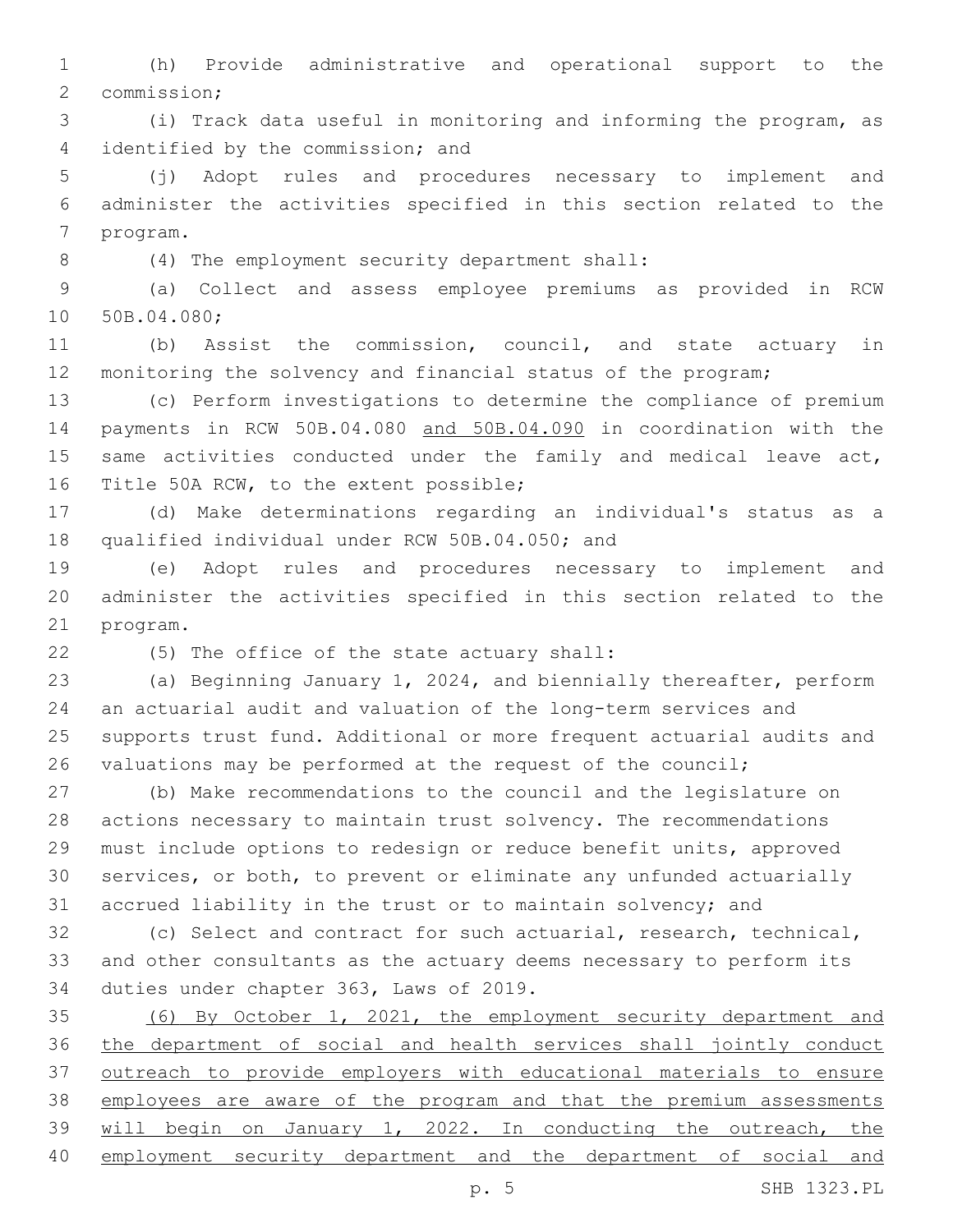1 health services shall provide on a public website information that 2 explains the program and premium assessment in an easy to understand 3 format. Outreach information must be available in English and other 4 primary languages as defined in RCW 74.04.025. 5 **Sec. 3.** RCW 50B.04.030 and 2019 c 363 s 4 are each amended to read as follows:6 7 (1) The long-term services and supports trust commission is 8 established. The commission's recommendations and decisions must be 9 guided by the joint goals of maintaining benefit adequacy and 10 maintaining fund solvency and sustainability. 11 (2) The commission includes: 12 (a) Two members from each of the two largest caucuses of the 13 house of representatives, appointed by the speaker of the house of 14 representatives; 15 (b) Two members from each of the two largest caucuses of the 16 senate, appointed by the president of the senate; 17 (c) The commissioner of the employment security department, or 18 the commissioner's designee; 19 (d) The secretary of the department of social and health 20 services, or the secretary's designee; 21 (e) The director of the health care authority, or the director's 22 designee, who shall serve as a nonvoting member; 23 (f) One representative of the organization representing the area 24 agencies on aging; 25 (g) One representative of a home care association that represents 26 caregivers who provide services to private pay and medicaid clients; 27 (h) One representative of a union representing long-term care 28 workers; 29 (i) One representative of an organization representing retired 30 persons; 31 (j) One representative of an association representing skilled 32 nursing facilities and assisted living providers; 33 (k) One representative of an association representing adult 34 family home providers; 35 (l) Two individuals receiving long-term services and supports, or

36 their designees, or representatives of consumers receiving long-term 37 services and supports under the program;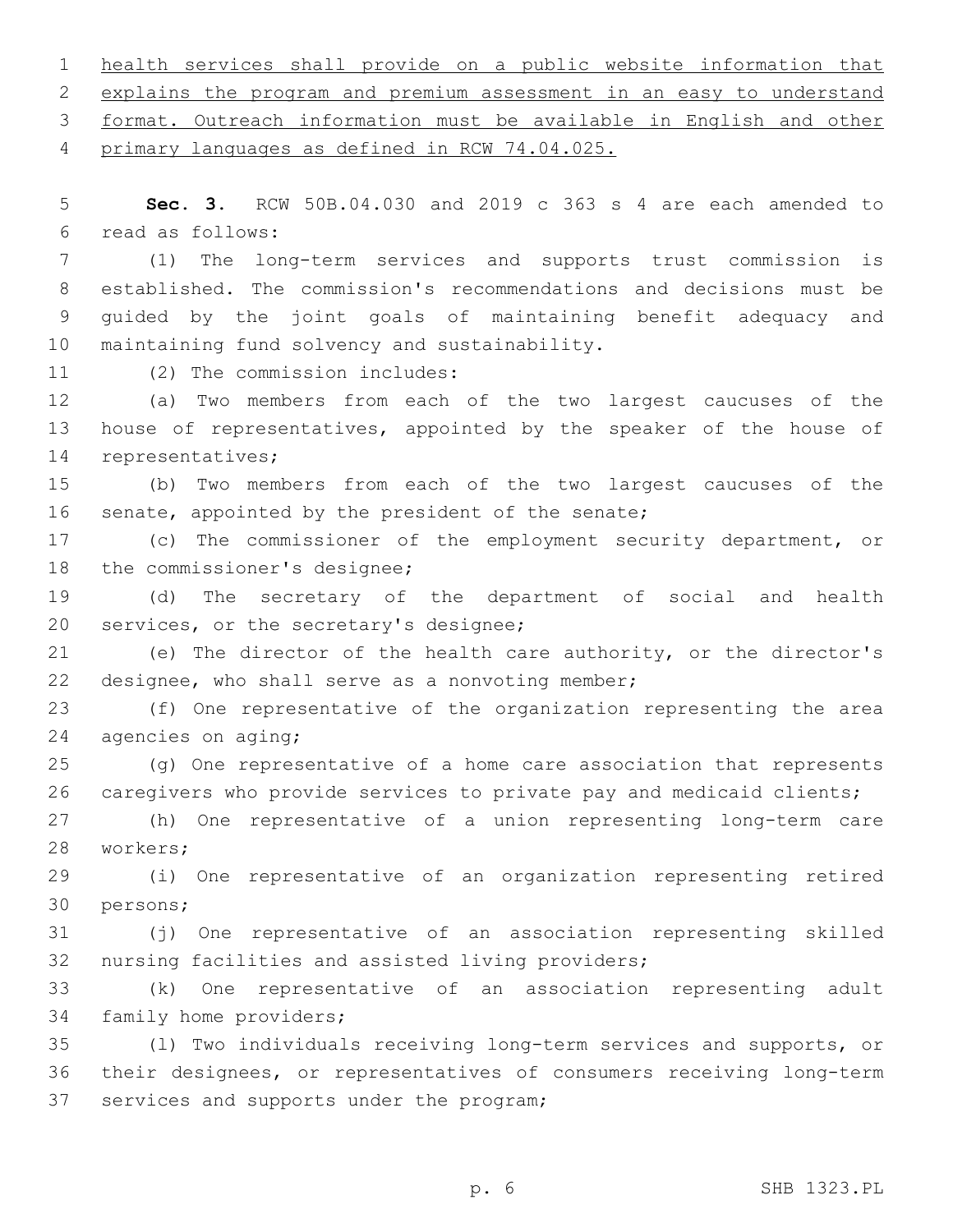(m) One member who is a worker who is, or will likely be, paying the premium established in RCW 50B.04.080 and who is not employed by 3 a long-term services and supports provider; and

 (n) One representative of an organization of employers whose members collect, or will likely be collecting, the premium established in RCW 50B.04.080.6

 (3)(a) Other than the legislators and agency heads identified in subsection (2) of this section, members of the commission are appointed by the governor for terms of two years, except that the governor shall appoint the initial members identified in subsection (2)(f) through (n) of this section to staggered terms not to exceed 12 four years.

 (b) The secretary of the department of social and health services, or the secretary's designee, shall serve as chair of the commission. Meetings of the commission are at the call of the chair. A majority of the voting members of the commission shall constitute a quorum for any votes of the commission. Approval of sixty percent of those voting members of the commission who are in attendance is 19 required for the passage of any vote.

 (c) Members of the commission and the subcommittee established in subsection (6) of this section must be compensated in accordance with RCW 43.03.250 and must be reimbursed for their travel expenses while on official business in accordance with RCW 43.03.050 and 43.03.060.

 (4) Beginning January 1, 2021, the commission shall propose recommendations to the appropriate executive agency or the 26 legislature regarding:

 (a) The establishment of criteria for determining that an individual has met the requirements to be a qualified individual as established in RCW 50B.04.050 or an eligible beneficiary as 30 established in RCW 50B.04.060;

 (b) The establishment of criteria for minimum qualifications for the registration of long-term services and supports providers who provide approved services to eligible beneficiaries;

 (c) The establishment of payment maximums for approved services consistent with actuarial soundness which shall not be lower than medicaid payments for comparable services. A service or supply may be limited by dollar amount, duration, or number of visits. The commission shall engage affected stakeholders to develop this 39 recommendation;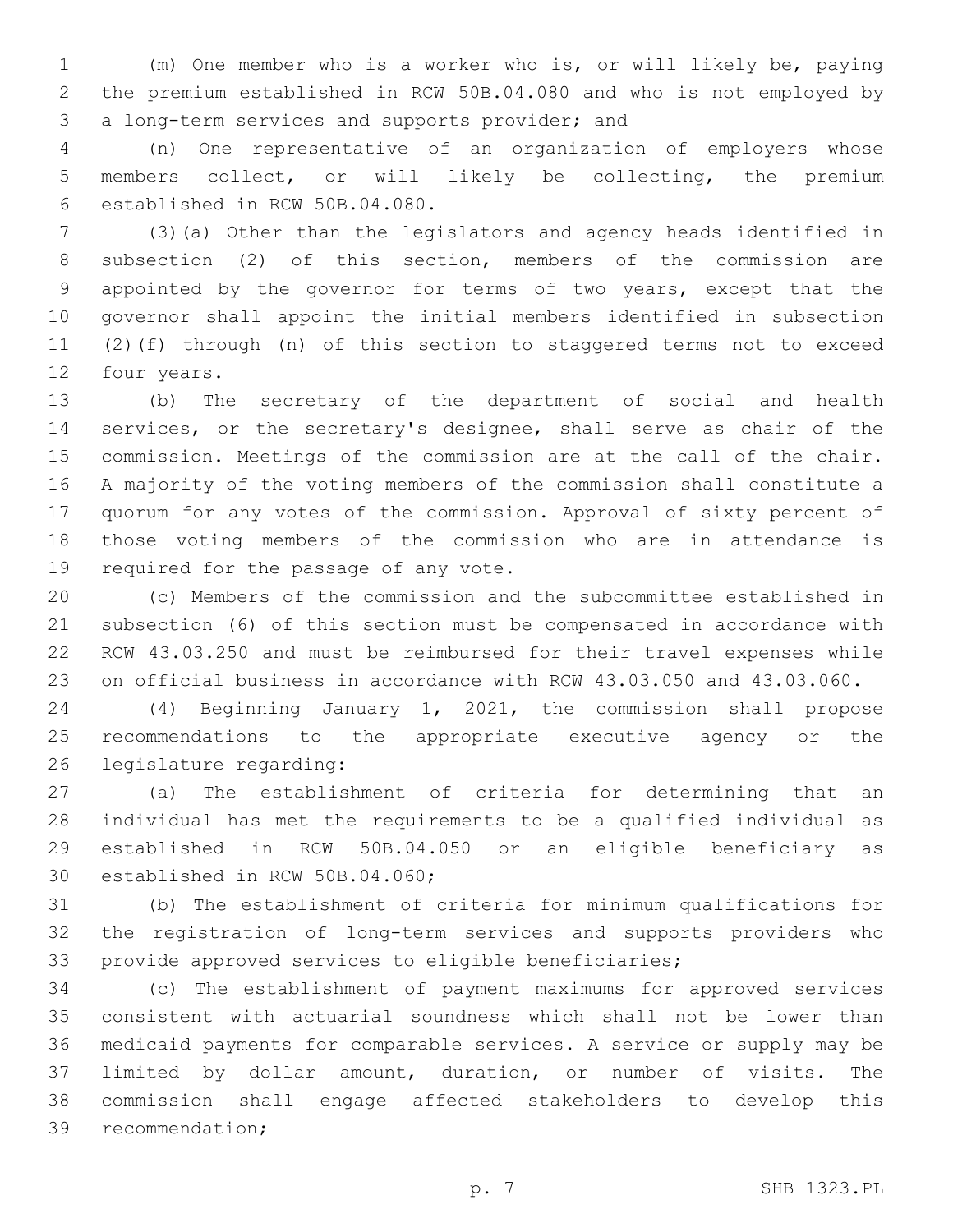(d) Changes to rules or policies to improve the operation of the 2 program;

 (e) Providing a recommendation to the council for the annual adjustment of the benefit unit in accordance with RCW 50B.04.010 and 5 50B.04.040;

 (f) A refund of premiums for a deceased qualified individual with a dependent who is an individual with a developmental disability who is dependent for support from a qualified individual. The qualified individual must not have been determined to be an eligible beneficiary by the department of social and health services. The refund shall be deposited into an individual trust account within the developmental disabilities endowment trust fund for the benefit of the dependent with a developmental disability. The commission shall 14 consider:

 (i) The value of the refund to be one hundred percent of the current value of the qualified individual's lifetime premium payments at the time that certification of death of the qualified individual is submitted, less any administrative process fees; and

 (ii) The criteria for determining whether the individual is developmentally disabled. The determination shall not be based on whether or not the individual with a developmental disability is receiving services under Title 71A RCW, or another state or local 23 program;

 (g) Assisting the state actuary with the preparation of regular actuarial reports on the solvency and financial status of the program and advising the legislature on actions necessary to maintain trust solvency. The commission shall provide the office of the state actuary with all actuarial reports for review. The office of the state actuary shall provide any recommendations to the commission and the legislature on actions necessary to maintain trust solvency;

 (h) For the January 1, 2021, report only, recommendations on whether and how to extend coverage to individuals who became disabled before the age of eighteen, including the impact on the financial status and solvency of the trust. The commission shall engage affected stakeholders to develop this recommendation; and

 (i) For the January 1, 2021, report only, the commission shall consult with the office of the state actuary on the development of an actuarial report of the projected solvency and financial status of the program. The office of the state actuary shall provide any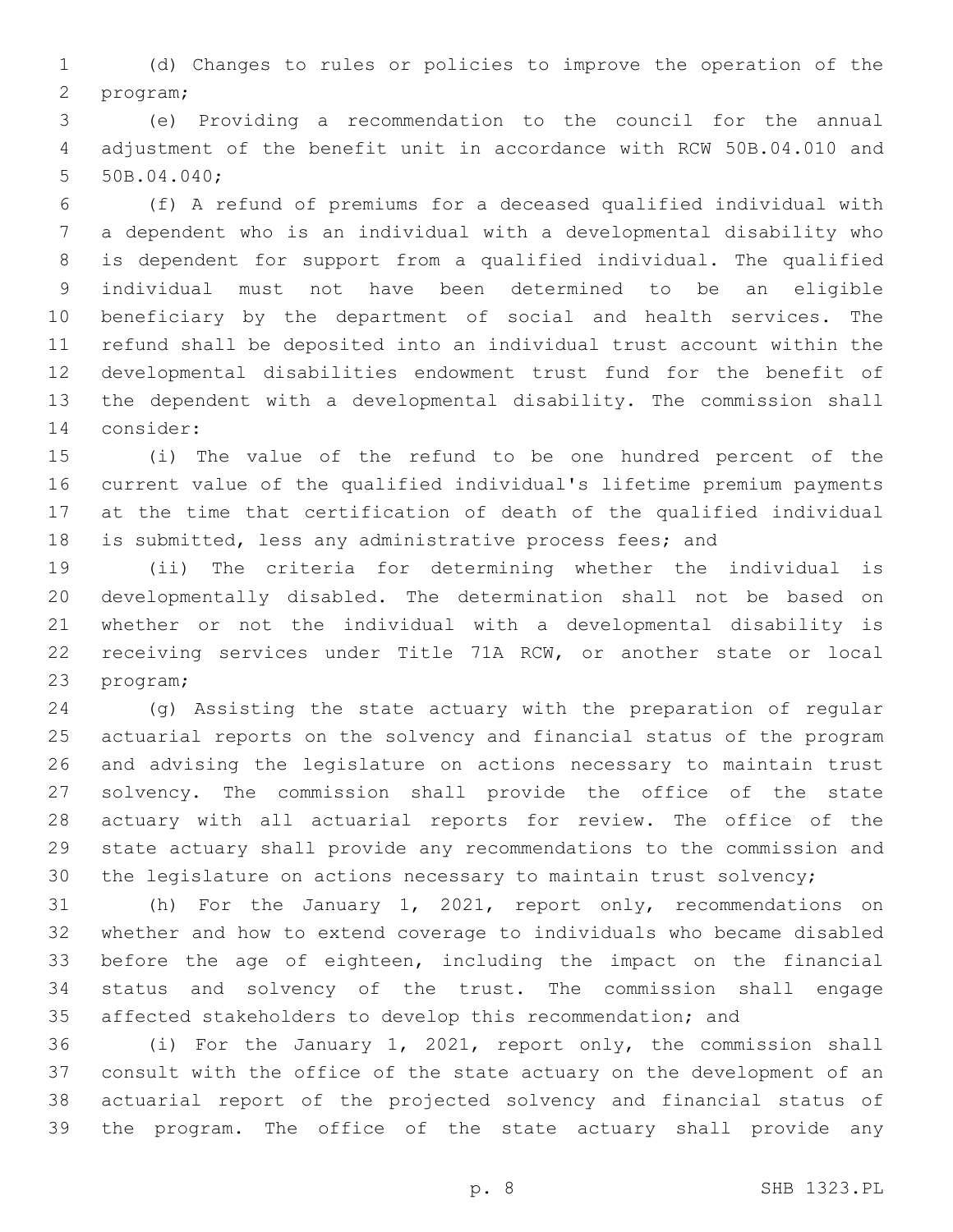recommendations to the commission and the legislature on actions 2 necessary to achieve trust solvency.

 (5) The commission shall monitor agency administrative expenses over time. Beginning November 15, 2020, the commission must annually report to the governor and the fiscal committees of the legislature on agency spending for administrative expenses and anticipated administrative expenses as the program shifts into different phases of implementation and operation. The November 15, 2025, report must include recommendations for a method of calculating future agency administrative expenses to limit administrative expenses while providing sufficient funds to adequately operate the program. The agency heads identified in subsection (2) of this section may advise the commission on the reports prepared under this subsection, but must recuse themselves from the commission's process for review, 15 approval, and submission to the legislature.

 (6) The commission shall establish an investment strategy subcommittee consisting of the members identified in subsection (2)(a) through (d) of this section as voting members of the subcommittee. In addition, four members appointed by the governor who are considered experienced and qualified in the field of investment shall serve as nonvoting members. The subcommittee shall provide guidance and advice to the state investment board on investment strategies for the account, including seeking counsel and advice on the types of investments that are constitutionally permitted.

 (7) The commission shall work with insurers to develop long-term 26 care insurance products that supplement the program's benefit.

 **Sec. 4.** RCW 50B.04.050 and 2020 c 98 s 3 are each amended to read as follows:28

 (1) The employment security department shall deem a person to be a qualified individual as provided in this chapter if the person has paid the long-term services and supports premiums required by RCW 32 50B.04.080 for the equivalent of either:

 (a) A total of ten years without interruption of five or more 34 consecutive years; or

35 (b) Three years within the last six years from the date of 36 application for benefits.

 (2) When deeming a person to be a qualified individual, the employment security department shall require that the person have worked at least five hundred hours during each of the ten years in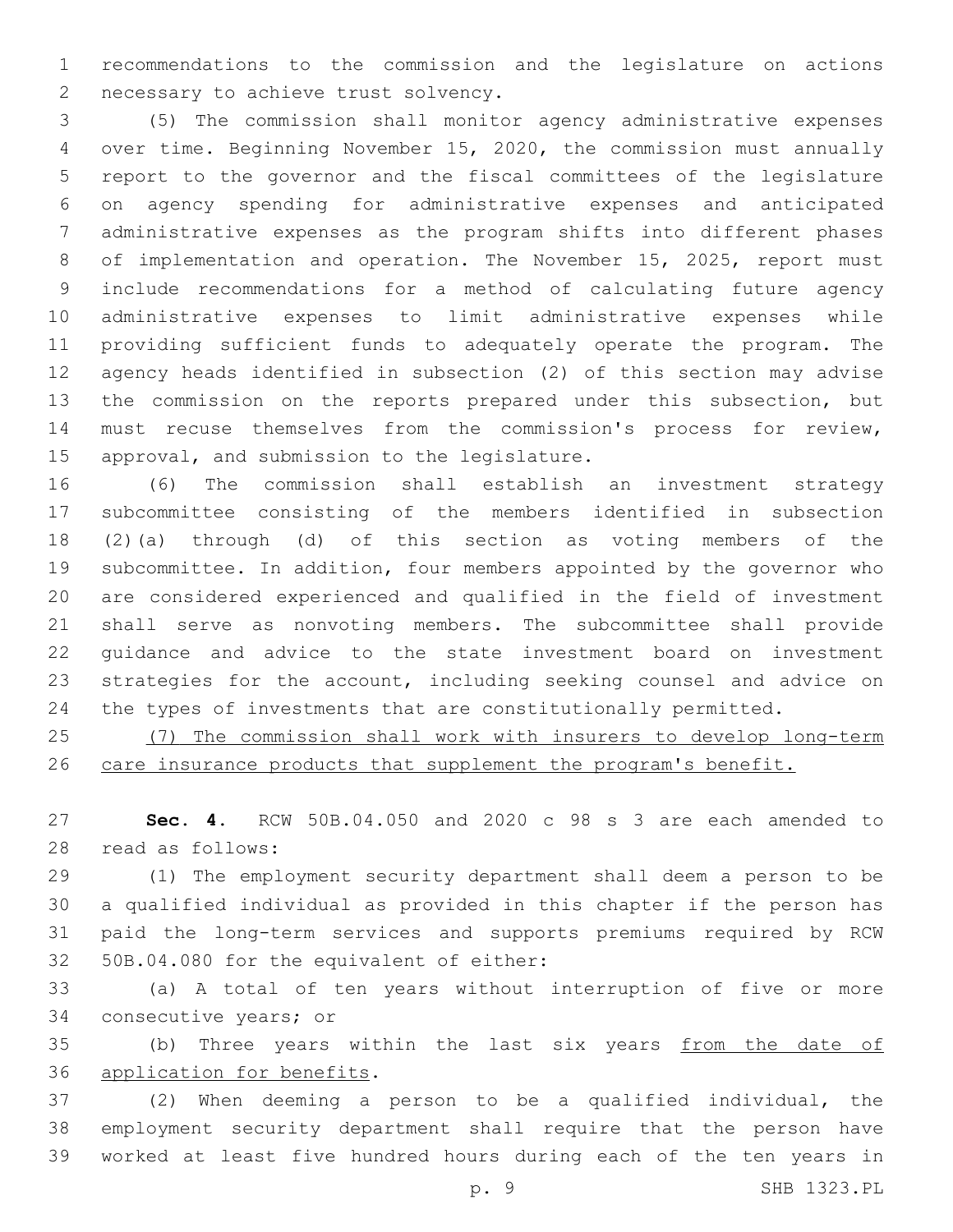subsection (1)(a) of this section or each of the three years in 2 subsection (1)(b) of this section.

 (3) An exempt employee may never be deemed to be a qualified individual.4

 **Sec. 5.** RCW 50B.04.085 and 2020 c 98 s 7 are each amended to read as follows:6

 (1) An employee who attests that the employee has long-term care 8 insurance purchased before November 1, 2021, may apply for an exemption from the premium assessment under RCW 50B.04.080. An exempt employee may not become a qualified individual or eligible beneficiary and is permanently ineligible for coverage under this 12 title.

 (2)(a) The employment security department must accept 14 applications for exemptions only from October 1, 2021, through 15 December 31, 2022.

 (b) Only employees who are eighteen years of age or older may 17 apply for an exemption.

 (3) The employment security department is not required to verify the attestation of an employee that the employee has long-term care 20 insurance.

 (4) Approved exemptions will take effect on the first day of the quarter immediately following the approval of the exemption.

 (5) Exempt employees are not entitled to a refund of any premium deductions made before the effective date of an approved exemption.

 (6) An exempt employee must provide written notification to all current and future employers of an approved exemption.

 (7) If an exempt employee fails to notify an employer of an exemption, the exempt employee is not entitled to a refund of any premium deductions made before notification is provided.

 (8) Employers must not deduct premiums after being notified by an 31 employee of an approved exemption.

 (a) Employers must retain written notifications of exemptions 33 received from employees.

 (b) An employer who deducts premiums after being notified by the employee of an exemption is solely responsible for refunding to the employee any premiums deducted after the notification.

 (c) The employer is not entitled to a refund from the employment security department for any premiums remitted to the employment security department that were deducted from exempt employees.

p. 10 SHB 1323.PL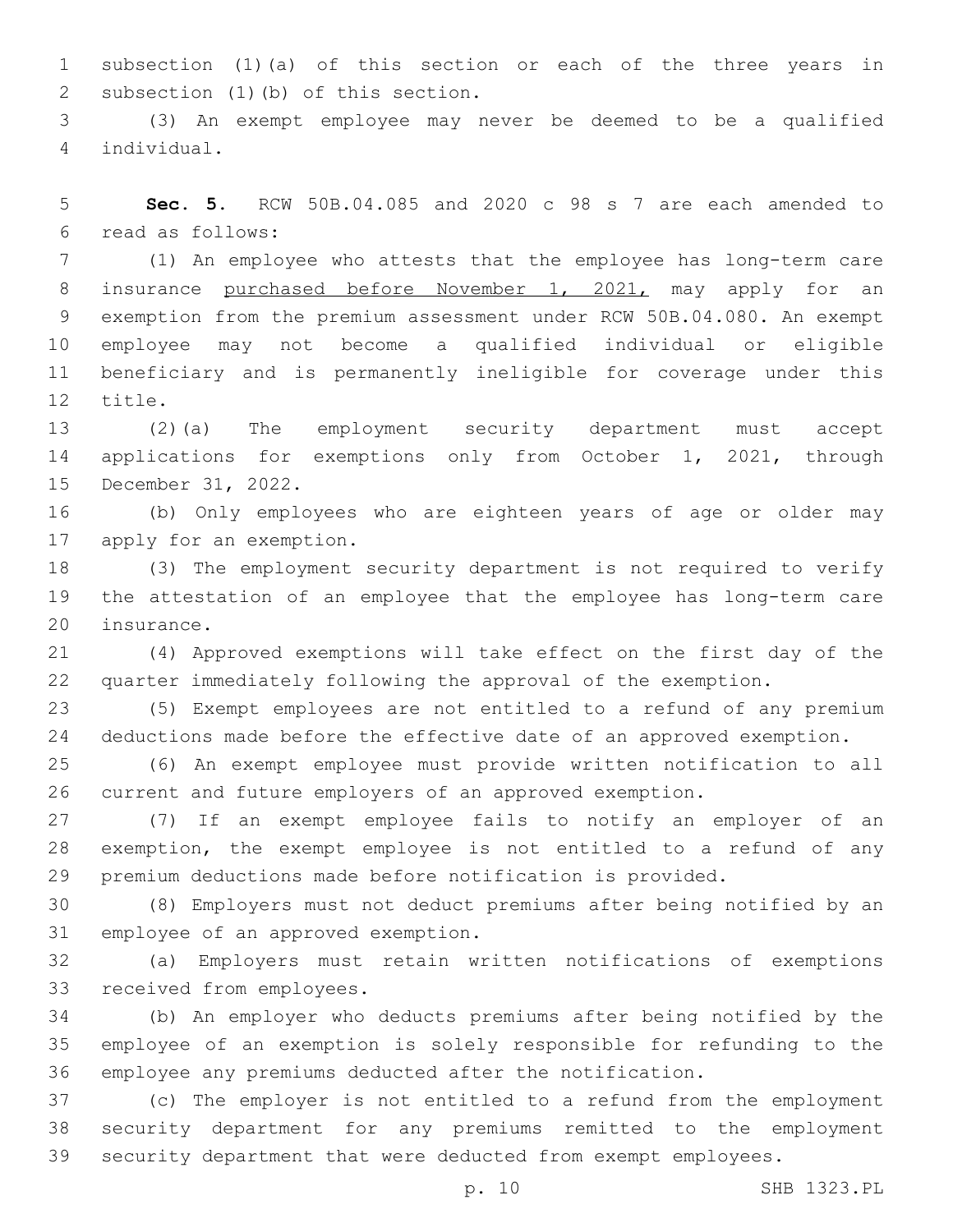(9) The department must adopt rules necessary to implement and administer the activities specified in this section related to the program, including rules on the submission and processing of 4 applications under this section.

 **Sec. 6.** RCW 50B.04.090 and 2020 c 98 s 5 are each amended to read as follows:6

 (1) Beginning January 1, 2022, any self-employed person, including a sole proprietor, independent contractor, partner, or 9 joint venturer, may elect coverage under this chapter. Coverage must be elected before January 1, 2025, or within three years of becoming 11 self-employed for the first time. Those electing coverage under this subsection are responsible for payment of one hundred percent of all premiums assessed to an employee under RCW 50B.04.080. The self- employed person must file a notice of election in writing with the employment security department, in the manner required by the employment security department in rule. The self-employed person is eligible for benefits after paying the long-term services and supports premium for the time required under RCW 50B.04.050.

19 (2) A self-employed person who has elected coverage may not 20 withdraw from coverage( $\sqrt{t}$  at such times as the employment security department may adopt by rule, by filing a notice of withdrawal in 22 writing with the employment security department, with the withdrawal 23 to take effect not sooner than thirty days after filing the notice 24 with the employment security department)).

 (3) A self-employed person who elects coverage must continue to pay premiums until such time that the individual retires from the 27 workforce or is no longer self-employed. To cease premium assessment and collection, the self-employed person must file a notice with the employment security department if the individual retires from the workforce or is no longer self-employed.

 (4) The employment security department may cancel elective coverage if the self-employed person fails to make required payments or file reports. The employment security department may collect due and unpaid premiums and may levy an additional premium for the remainder of the period of coverage. The cancellation must be effective no later than thirty days from the date of the notice in writing advising the self-employed person of the cancellation.

38  $((+4))$   $(5)$  Those electing coverage are considered employers or 39 employees where the context so dictates.

p. 11 SHB 1323.PL